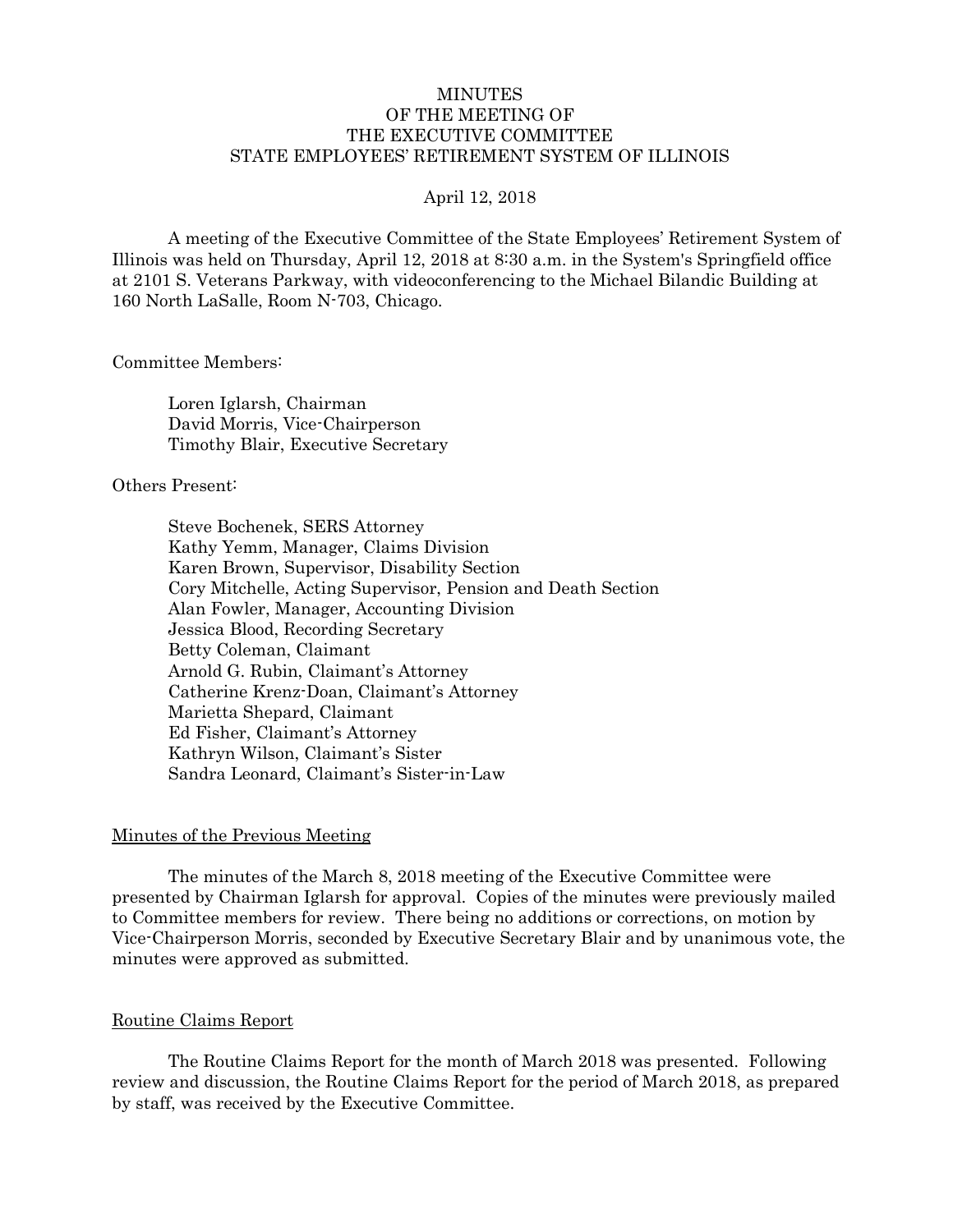## Old Business

### Betty Coleman – Disputing Overpayment – Personal Hearing – 9:00am Chicago

Betty Coleman works as a court reporter for the Illinois Department of Workers' Compensation Commission. She stopped working on February 28, 2013 and began a medical leave of absence on March 1, 2013. She began receiving SERS temporary disability benefits after meeting her 30-day waiting period. This benefit became effective on March 31, 2013 and ceased on November 20, 2013, as she returned to work on November 21, 2013.

Ms. Coleman was mailed information regarding SERS temporary benefits on July 25, 2013 and again on October 10, 2013. She signed SERS' temporary benefit signature form on July 29, 2013 acknowledging that she was aware that if she received an award by IWCC for the same time period, it would create an overpayment. She would then be responsible to repay SERS for the overage. On September 14, 2017 her IWCC was settled and she received a lump sum for the time period of March 1, 2013 through November 20, 2013. This created an overpayment of \$10,748.30. The overpayment was calculated in accordance with ILCS 40, 5/14-123.1 (d).

Ms. Coleman submitted a written Petition of Appeal dated November 29, 2017 explaining that she and her attorney would like a personal hearing with the Executive Committee. She reports that she does not have an alleged overpayment and did not receive the calculated amount.

After reviewing the facts of the case and discussion, it was agreed upon by the Executive Committee and Ms. Coleman's attorneys that Ms. Coleman would repay the overpayment within 30 days of receipt of a letter from SERS detailing the repayment agreement.

### Bryan Monk – Request for Re-Appeal of Tier Determination

Bryan Monk was initially hired by the Department of Transportation (IDOT) in June 2003. At that time, employees were subject to serve a six  $(6)$  month qualifying period prior to being included in SERS membership, "A person entering service on or after January 1, 1984 shall, upon completion of 6 months of continuous service which is not interrupted by a break of more than 2 months, become a member as a condition of employment. Contributions shall begin the first month after the completion of the qualifying period." [40 ILCS 5/14-103.05] The following table shows Mr. Monk's initial employment history with IDOT:

|      |                  | Service  |
|------|------------------|----------|
| From | Through          | Period   |
| June |                  |          |
| 2003 | <b>July 2003</b> | 2 months |
| May  | August           |          |
| 2004 | 2004             | 4 months |
| May  | August           |          |
| 2005 | 2005             | 4 months |
| May  | August           |          |
| 2006 | 2006             | 4 months |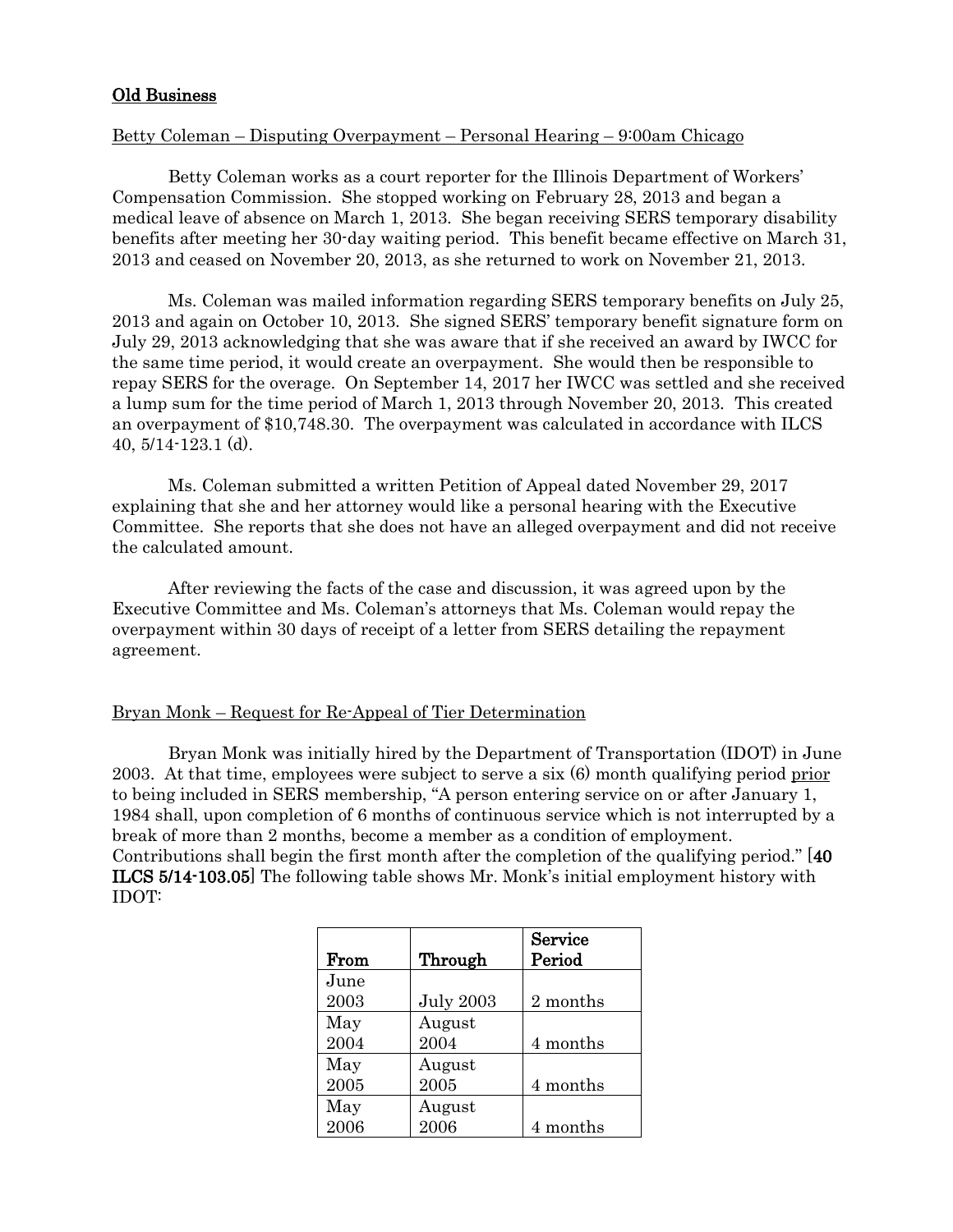| May  | August |          |
|------|--------|----------|
| 2007 | 2007   | 4 months |

None of these short periods of employment meet the 6 months of continuous service which is not interrupted by a break of more than 2 months. Therefore, none of this service qualified Mr. Monk for membership within SERS.

When Mr. Monk was hired by IDOT in January 2012, he became a member of SERS as a condition of employment: "A person entering service on or after December 1, 2010 shall become a member as a condition of employment and shall begin making contributions as of the first day of employment."  $[40$  ILCS 5/14-130.05  $(a-5)$ ]

Additionally, the general provision of the Pension Code, related to Tier 2 membership would apply to Mr. Monk's January 2012 employment: "The provisions of this Section apply to a person who on or after January 1, 2011, first becomes a member or participant under any reciprocal retirement system or pension fund established under this Code…" [40 ILCS 5/1-160]

Mr. Monk, like other members of SERS, has the option of purchasing his short periods of employment to enhance his pension. The optional service purchase would not change the fact that Mr. Monk first became a member of SERS or a reciprocal retirement system on or after January 1, 2011, which is the defining factor in tier determination.

Without additional wage data and member contributions to support earlier employment on a state payroll (or documentation of employment within a reciprocal system), the fact remains that Mr. Monk first became a member or participant of SERS in January 2012. This would place him within the Tier 2 membership of SERS.

Following a personal hearing at the December 2017 meeting, the Executive Committee referred the case to Attorney Bochenek for review and recommendation. At their January 2018 meeting, the Executive Committee voted to accept recommendation No. 2018- 1 to deny Mr. Monk's request to appeal his Tier 2 Determination.

A letter to SERS Board members dated April 3, 2018 states that Mr. Monk challenges the recommendation and subsequent denial of his request for Tier 1 status and requests that the Board grant his request.

After review and discussion of the case, the Executive Committee agreed that Attorney Bochenek should contact Mr. Monk's attorney to see if they wanted a re-appeal before the Executive Committee or wanted the Board to make a decision with the opportunity for administrative review if the decision is not favorable.

### Dr. Howard Paul – Request for Payment of Attorney Fees and Expenses Incurred

Dr. Howard Paul was a highly compensated employee of the State of Illinois Department of Mental Health and later the Department of Human Services. As such, he was subject to the Internal Revenue Code (IRC) Section 401(a) (17) limitation during his career.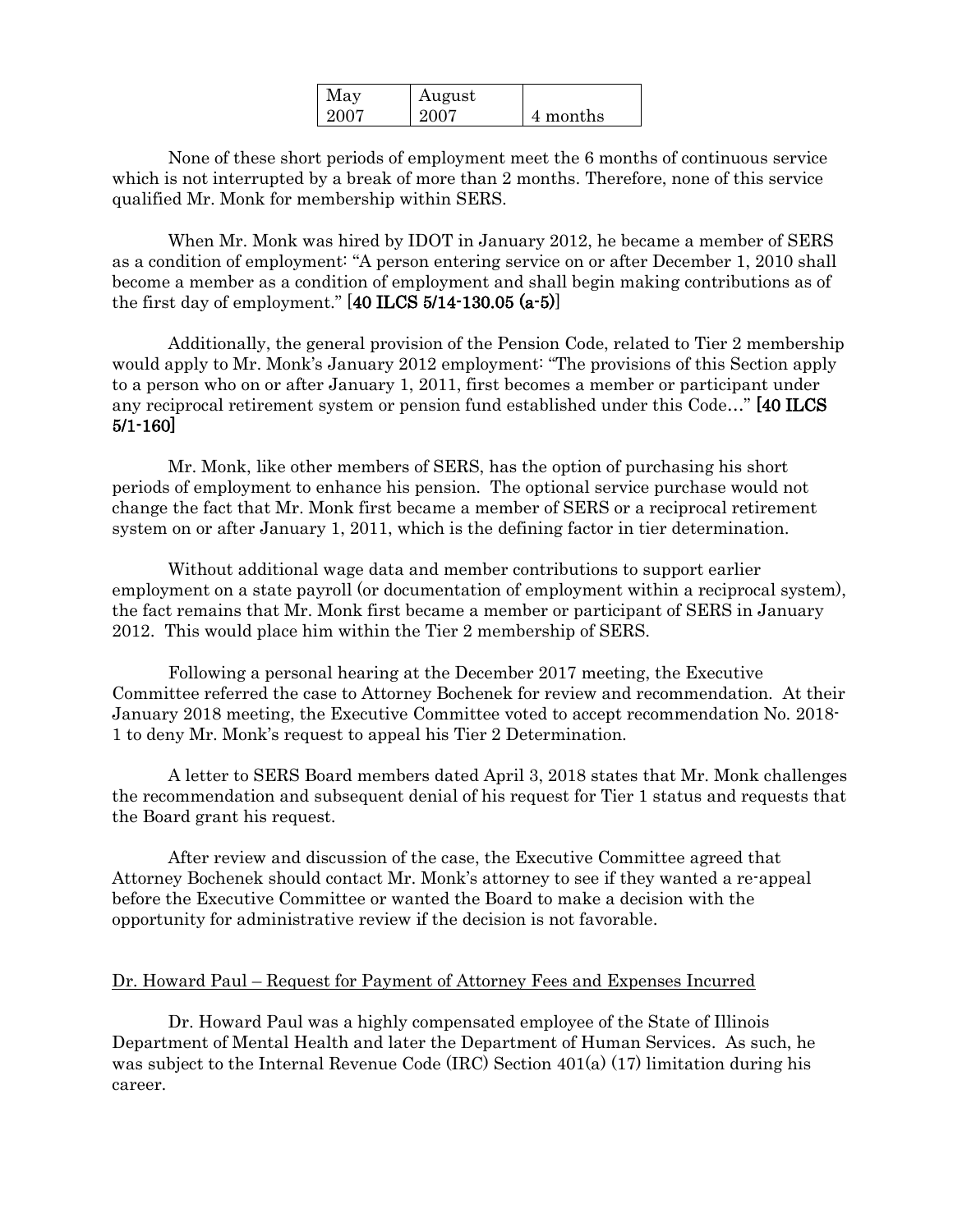When Dr. Paul retired, his pension was calculated prior to the reduction of the salary credits of his final calendar year of employment due to the IRC  $401(a)$  (17) limitation. Essentially, his final year of salary was overstated in the calculation of his Final Average Compensation (FAC), making a recalculation of his pension necessary and creating an overpayment of the pension already paid to him.

When Dr. Paul was notified of this, he questioned whether he should ever have been subject to the IRC 401(a) (17) salary limitation. His contention is that he is exempt due to the "grandfathering" of the limitation for those members employed prior to 1996.

Although Dr. Paul repaid his resignation refund and reestablished his service from May 1984 through June 1986, the IRC  $401(a)$  (17) is applied based on the Latest Date of Membership, which for Dr. Paul is May 1, 2001. This makes his salary subject to the limitation from the time that he was reemployed by the state through his retirement date.

Dr. Paul received annual notification of this limitation being applied to his retirement account. Additionally, he received the associated refund of the contributions he made. The file does not show that he ever inquired about the application of this limitation or raised this issue during his working career. Dr. Paul is appealing the reduction of his retirement benefit.

At the August 10, 2017 meeting of the Executive Committee, Dr. Paul's attorney requested that the case be deferred until a formal hearing, including a court reporter, could be scheduled. The Executive Committee agreed and the case was deferred. The case was subsequently heard at a formal hearing on November 20, 2017. On motion by Chairman Iglarsh and seconded by Vice-Chairperson Morris, Dr. Paul's appeal of the reduction of his pension was approved.

A letter later received from Dr. Paul's attorney requests that SERS be held responsible for payment of his attorney fees and expenses incurred as the result of his appeal.

After some discussion, a motion was made by Chairman Iglarsh to deny Dr. Paul's request that SERS pay his attorney fees and expenses. The motion was seconded by Executive Secretary Blair and all were in favor.

### New Business

Marietta Shepard – Appeal for Survivor Benefit – Member: Ricky Shepard – Personal Hearing 9:30am - Springfield

Ricky Shepard retired effective January 1, 2003. He had a QILDRO on file and the alternate payee, Marietta Shepard, received a monthly benefit and the entire survivor contribution refund.

Marietta and Ricky remarried in 2014.

Mr. Shepard died on November 12, 2017. The survivor contribution refund was not repaid. A \$500.00 death benefit is due to his named beneficiary.

Marietta Shepard is requesting a survivor annuity.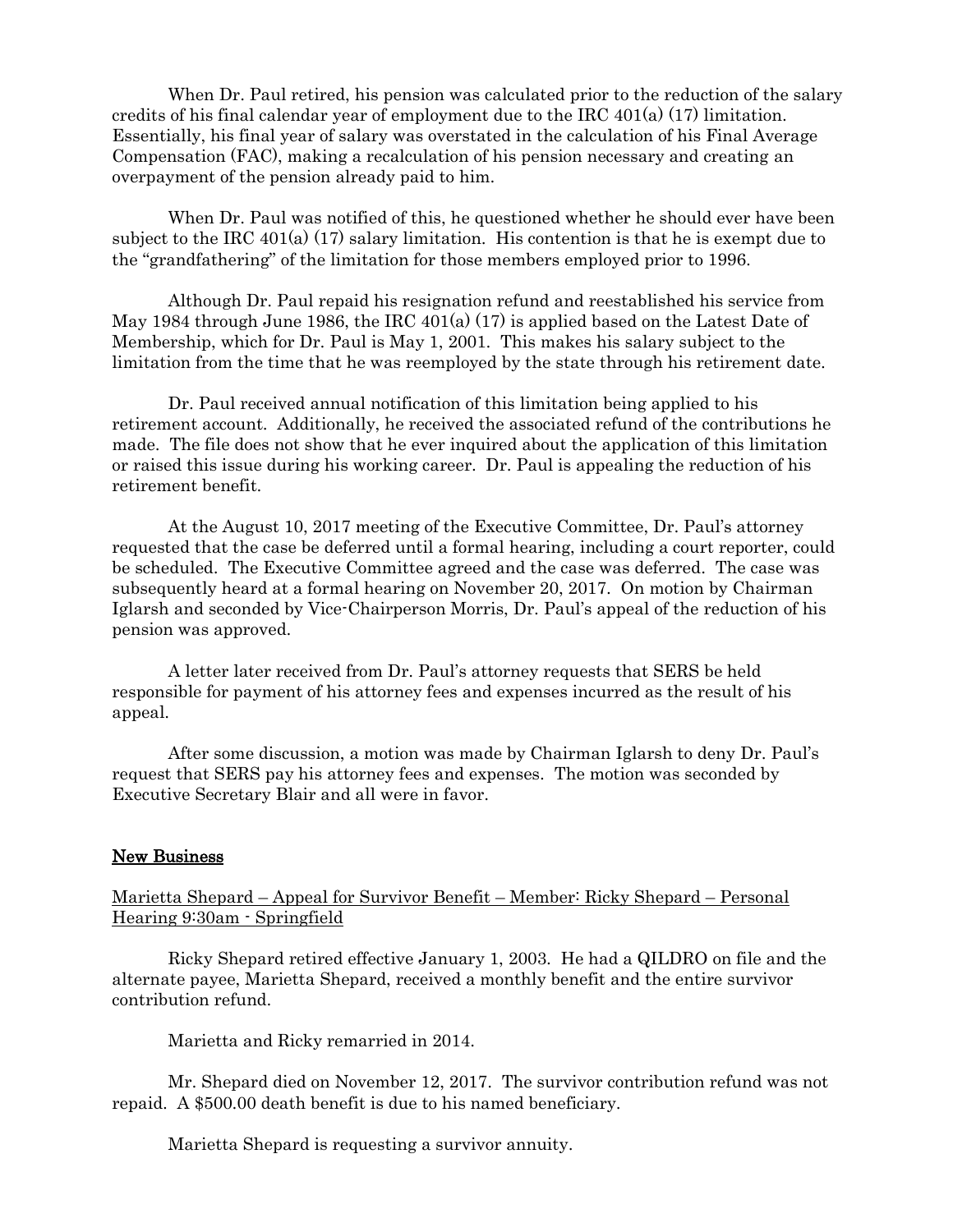After discussing the details of the case, it was decided by the Executive Committee to refer Ms. Shepard's case to Attorney Bochenek for a recommendation.

## Thomas Kavelman – Re-Appeal of Pension Amount – Personal Hearing – 10:00am Springfield

Thomas Kavelman retired with the Teachers' Retirement System in 2006. In 2008 he purchased his qualifying period of 5.25 months, giving him the necessary 12.00 months for a reciprocal pension. Mr. Kavelman appealed to the Executive Committee in October 2017 for a reciprocal pension. His appeal was approved for a reciprocal pension with payment for actual service credit accrued.

Mr. Kavelman is requesting a re-appeal as he believes his pension should be calculated using more service credit.

Due to a personal conflict, Mr. Kavelman was not able to attend his personal hearing and his case was deferred to a later date.

### Kelly Hunt – Non-Occupational Disability – 90 Day Waiver

Kelly Hunt is appealing the denial of disability benefits based on the 90-day filing rule. She was removed from payroll August 29, 2017 and her medical leave of absence started on August 30, 2017. Her 90 days expired November 26, 2017. The notification came in from the agency on October 19, 2017. SERS sent her forms on October 20, 2017. Her application was received December 21, 2017. The medical documentation was received January 8, 2018. She has not returned to work.

Ms. Hunt indicated she thought she had 90 days from the date she received the packet.

Ms. Hunt's request was denied in accordance with ILCS, Chapter 40, 5/14-14.

Following a review of Ms. Hunt's case, a motion was made by Chairman Iglarsh to approve her request to waive the 90-day filing limitation. The motion was seconded by Vice-Chairperson Morris and all were in favor.

### Leannette Black – Non-Occupational Disability – 90 Day Waiver

Leannette Black works as a Quality Control Reviewer for HFS. She last worked on November 22, 2017. She began a leave of absence on December 4, 2017 due to a medical issue. Her disability application was received on March 9, 2018, which is 17 days over the 90-day filing limitation.

Ms. Black's request for disability benefits was denied in accordance with ILCS, Chapter 40, 5/14-124(5).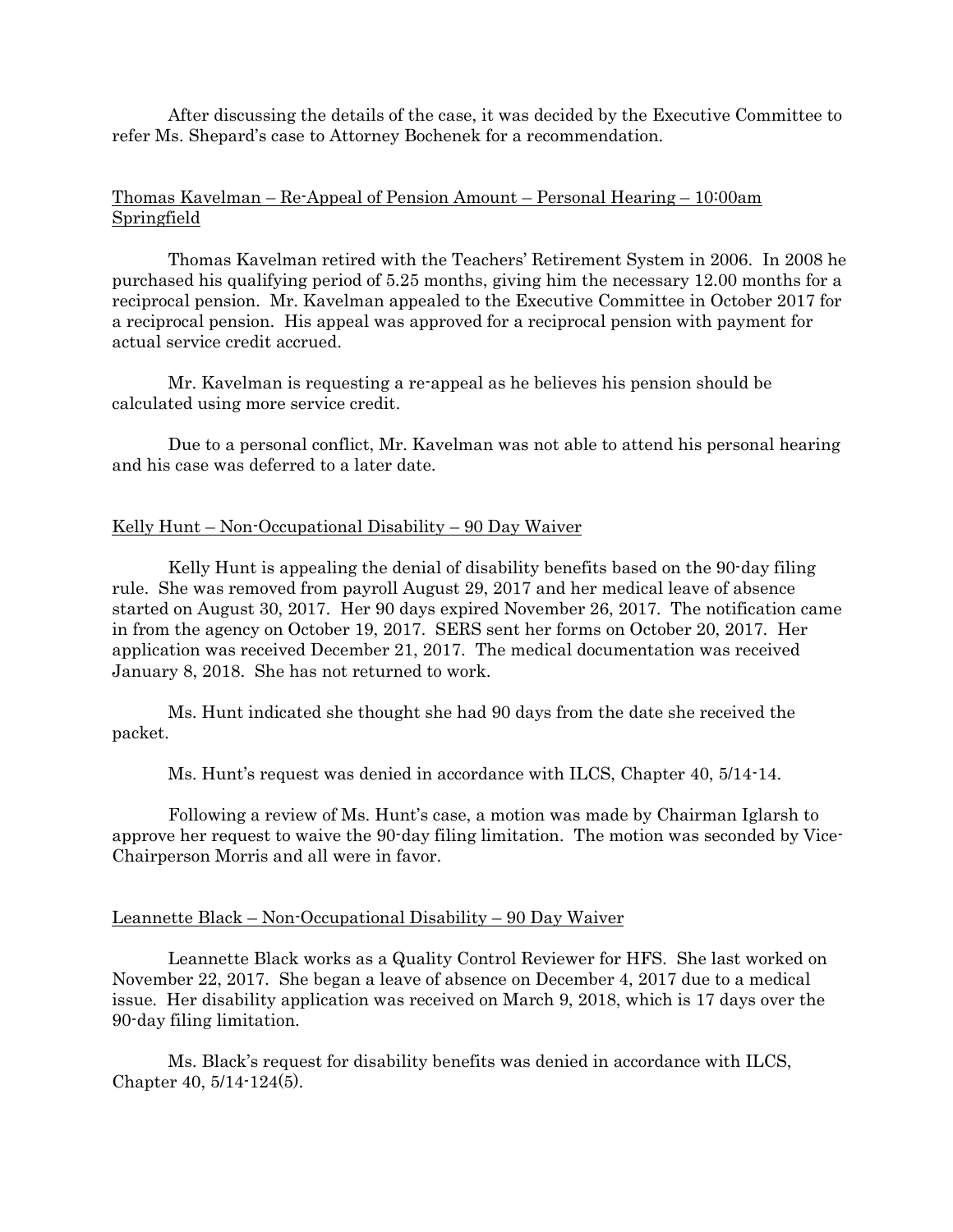Ms. Black has requested a written appeal to the Executive Committee so that the 90 day filing limitation can be waived. She indicated that she was recovering from medical conditions during that time period.

After discussing the facts of the case, a motion was made by Vice-Chairperson Morris to approve Ms. Black's request to waive the 90-day filing limitation. The motion was seconded by Chairman Iglarsh and all were in favor.

#### Terry Wessel – Appeal of Pension Amount

Terry Wessel requested a pension estimate in November 2017. This estimate quoted a pension amount of \$3,410.14 per month with a retirement date of January 1, 2018.

Mr. Wessel retired February 1, 2018. When processing his pension, a Pension and Death Section staff member noticed an error in the service credit. It was discovered that Mr. Wessel had 87.25 months in the alternative formula that should have been under the regular formula.

Mr. Wessel is still eligible to retire on February 1, 2018. His pension amount however is now \$3,030.63 per month and an alternative formula refund is due to him in the amount of \$22,698.31.

Mr. Wessel is requesting his pension be calculated using the service credit as alternative formula as that was the amount quoted in an estimate and contributions were made at the higher alternative formula rate.

After reviewing the facts of the case and some discussion, a motion was made by Chairman Iglarsh to deny Mr. Wessel's appeal of his pension calculation. The motion was seconded by Executive Secretary Blair and all were in favor.

### Eugene Frank Marchlewski – Request to Waive Death Benefit – Member: Mary Marchlewski

Mary Marchlewski, an active state employee, died on January 26, 2018. A death benefit is payable in the amount of \$69,427.76.

According to the computer system and her annual statements, Ms. Marchlewski completed a beneficiary form in November 2012 listing her two sons, Mickey and Timothy Gersch as primary beneficiaries. This form however cannot be located. The most recent beneficiary form that can be located is dated September 2010 which lists her two sons along with her father, Joseph Murray (now deceased) and her fiancé, E. Frank Marchlewski.

Mr. Marchlewski is requesting to waive his portion of the death benefit so it may be split equally between Mrs. Marchlewski's sons.

After some discussion, a motion was made by Vice-Chairperson Morris to approve Mr. Marchlewski's request. The motion was seconded by Executive Secretary Blair and all were in favor.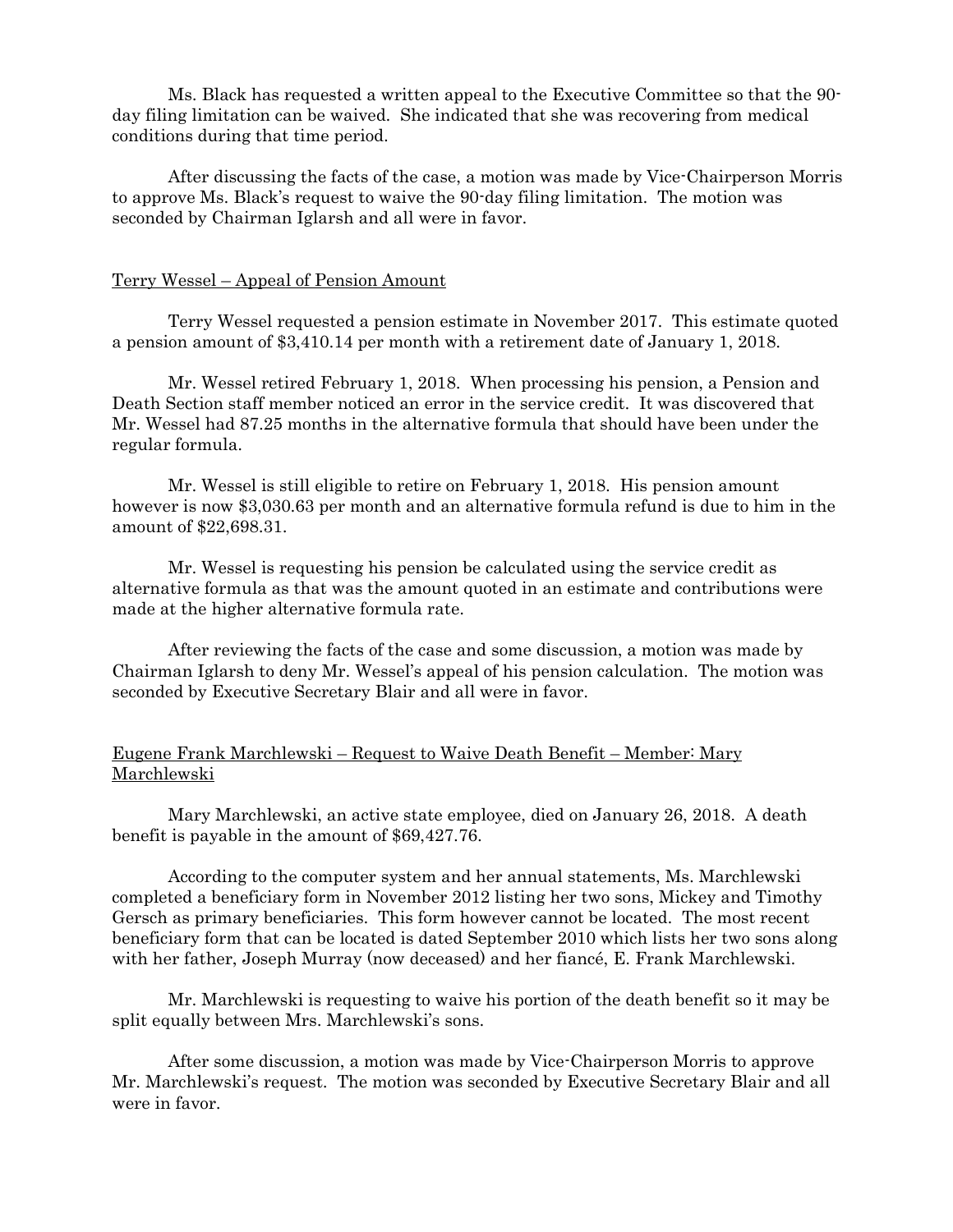### Funmi Moka – Request to Retire Reciprocally

Funmi Moka retired May 1, 2017. She did not choose reciprocity on her pension application.

Ms. Moka is asking to have her pension calculated reciprocally with the Municipal Employees Annuity and Benefit Fund of Chicago.

There would be no change to her benefit amount from SERS.

After reviewing the facts of Ms. Moka's case, a motion was made by Chairman Iglarsh to approve her request to retire reciprocally. The motion was seconded by Executive Secretary Blair and all were in favor.

### Timothy Geiger – Request to Receive Retroactive Survivor Benefits – Member: Vickie Geiger

Vickie Geiger, an active state employee, died on January 13, 2017. A survivor annuity was due to her son, Timothy Geiger, as he was an unmarried, full-time student.

Mr. Geiger's benefit was suspended on October 31, 2017 because he did not return the semiannual student certification. The student certification states that "This certification must be returned by October 31, 2017 or benefits will be suspended. Certifications received after this date will result in the benefits being reinstated on the first of the month following receipt of the certification. You will not have Group Insurance coverage during periods of suspension."

Mr. Geiger recently submitted a transcript showing he is currently a full-time student and was a full-time student in the fall of 2017. His benefit was reinstated on February 1, 2018.

Mr. Geiger is requesting to be paid for the period of November 1, 2017 through January 31, 2018. There are no other payees receiving benefits from the account of Vickie Geiger.

After review and discussion, a motion was made by Chairman Iglarsh to approve Mr. Geiger's request to receive retroactive survivor benefits. The motion was seconded by Executive Secretary Blair and all were in favor.

### Freida King – Opinion Needed Regarding Beneficiary Form

Freida King, an active state employee, passed away on March 16, 2018. SERS was informed of her death by an email from her agency, Public Safety Shared Services Center. Along with the email was a beneficiary form provided to the agency on March 6, 2018. The agency had not provided this form to SERS because they were waiting on additional forms to save on postage.

The beneficiary form on file at SERS is dated September 19, 2000 and lists four sons as beneficiaries. The form dated March 6, 2018 list three of her sons as beneficiaries.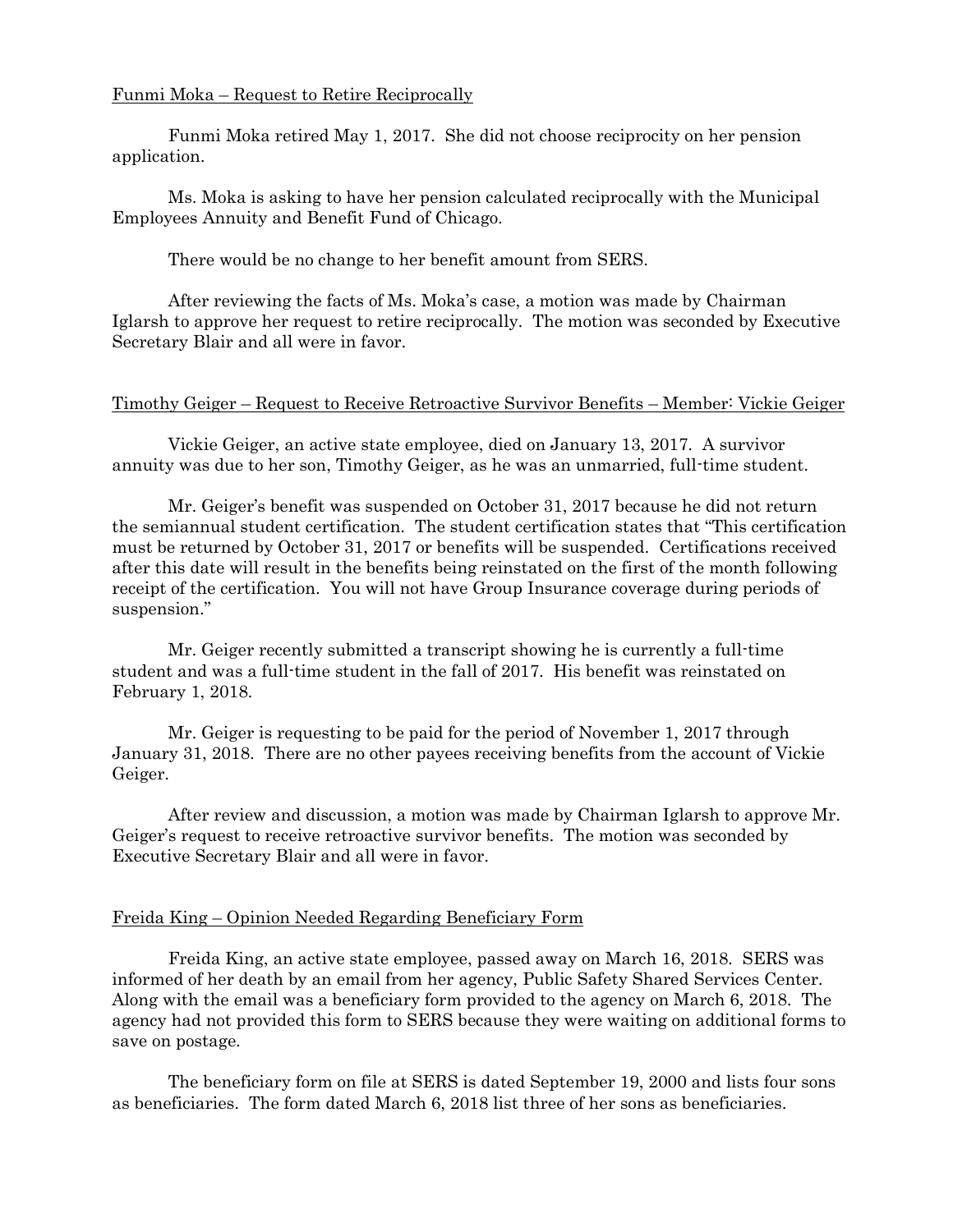The Pension and Death Section staff request the opinion of the Executive Committee regarding whether death benefit applications should be sent to three or four beneficiaries. The total death benefit amount payable is \$221,104.44.

Following a review of the facts of Ms. King's case, it was agreed by the Executive Committee to refer the matter to the Attorney General to file an interpleader.

#### Pamela Markusson – Request Reinstatement of Written-Off Account

Pamela Markusson's SERS membership account was written off due to her being removed from state payroll. Ms. Markusson has since returned to active state payroll.

The Accounting Division is requesting that Ms. Markusson's SERS membership account be reinstated so her prior service can be added to her current active service.

After some discussion, a motion was made by Chairman Iglarsh to approve the request to reinstate Ms. Markusson's written-off account. The motion was seconded by Vice-Chairperson Morris and all were in favor.

### Rosa Velez – Appeal of SSA Overpayment

Rosa Velez was approved for Non-Occupational disability benefits from SERS on November 1, 2015.

Mrs. Velez was approved for a retroactive Social Security award in the amount of \$25,779.00 effective July 1, 2016. The retroactive Social Security award caused an overpayment of \$25,669.00.

As stated in SERS Board Policy, the Overpayment Section is to deduct half the gross of any benefit being paid toward an overpayment owed to SERS. The overpayment due is in accordance with 5/14-125 ILCS of the Pension Code.

Mrs. Velez is currently receiving a gross monthly disability benefit of \$1,503.50. A deduction of \$152.50 federal tax withholding decreases her net payment to \$1,351.00. Once the overpayment is set up, a deduction of \$751.75 will be applied. This will decrease her net payment to \$599.25. Mrs. Velez is billed by CMS for insurance premiums in the amount of \$471.39 per month. She is currently receiving a monthly check from SSA disability in the amount of \$1,383.00.

Mrs. Velez is appealing the repayment of the overpaid benefit stating she was not aware she would have to return the check and was not told she would have to return it.

Mrs. Velez is eligible to retire. She has 18 years of service and is 66 years old.

After discussing the facts of the case, a motion was made by Executive Secretary Blair to deny Mrs. Velez's appeal of her SSA overpayment and to have SERS staff contact her regarding a repayment plan. The motion was seconded by Chairman Iglarsh and all were in favor.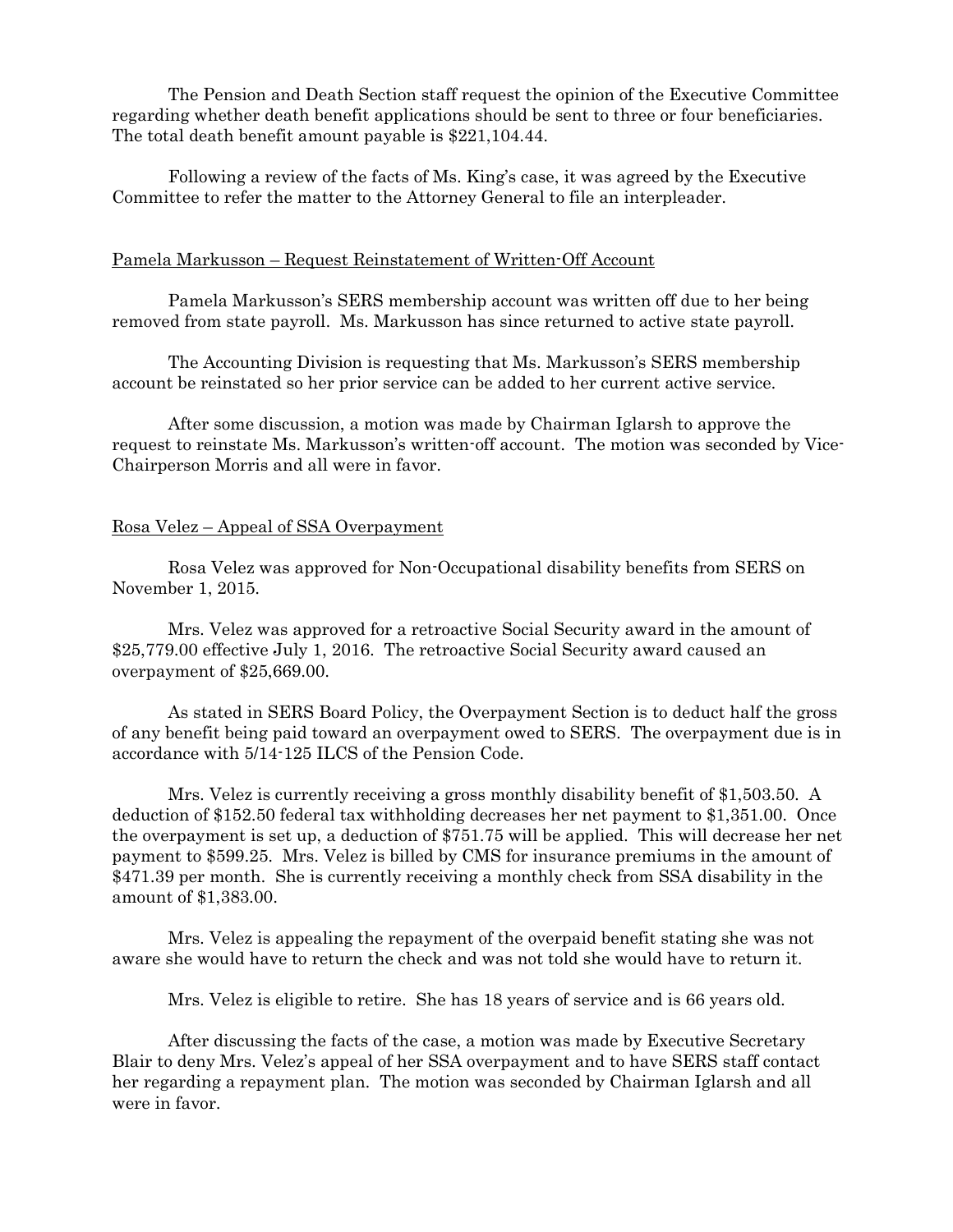# Hussain Mesyef – Request Reinstatement of Written-Off Account

Hussain Mesyef's SERS membership account was written off due to him being removed from state payroll. Mr. Mesyef has since returned to active state payroll.

The Accounting Division is requesting that Mr. Mesyef's SERS membership account be reinstated so his prior service can be added to his current active service.

After some discussion, a motion was made by Chairman Iglarsh to approve the request to reinstate Mr. Mesyef's written-off account. The motion was seconded by Vice-Chairperson Morris and all were in favor.

#### Jerald Doyle – Request to Reduce Overpayment Due to Expenses

Jerald Doyle was approved for a survivor benefit April 1, 2016.

The member, Mable Ann "Ginger" Miller, had received a widow/survivor contribution refund because she was single when she retired February 1, 2005. Ginger married Jerald Doyle on December 9, 2006. The widow/survivor contribution refund was never repaid.

Ginger died March 2, 2016. Since the widow/survivor refund portion was never repaid, Mr. Doyle was not eligible to receive survivor benefits. Due to an administrative error on the part of SERS, Mr. Doyle was approved for the monthly benefit.

An audit was done in 2017 and the error was discovered. Mr. Doyle was overpaid survivor benefits in the amount of \$11,215.81. Mr. Doyle was billed for the period of April 1, 2016 through September 30, 2017 and benefits to him ceased October 1, 2017.

Mr. Doyle sent SERS \$10,715.81. This amount is \$500.00 less than the billing. A letter from Mr. Doyle states that \$500.00 was deducted from the amount owed due to the cost of amended tax returns for two years and time and travel.

It is being presented to the Executive Committee to decide if the original overpayment amount should be reduced by the costs incurred by the survivor due to a SERS error.

Following some discussion, a motion was made by Executive Secretary Blair not to reduce the original overpayment by the amount of expenses incurred by Mr. Doyle. The motion was seconded by Chairman Iglarsh and all were in favor.

#### James Blades – Opinion Needed Regarding Refunding Contributions

James Blades appealed to the Executive Committee on November 9, 2017 to receive a pension effective September 1, 2017. His appeal was denied and he returned to work with his previous employer.

Mr. Blades' lump sum sick and vacation payment was issued by his agency when he left state service August 30, 2017. He had purchased service credit for these days. He was not required to return the lump sum payment to the agency as there was a break in service.